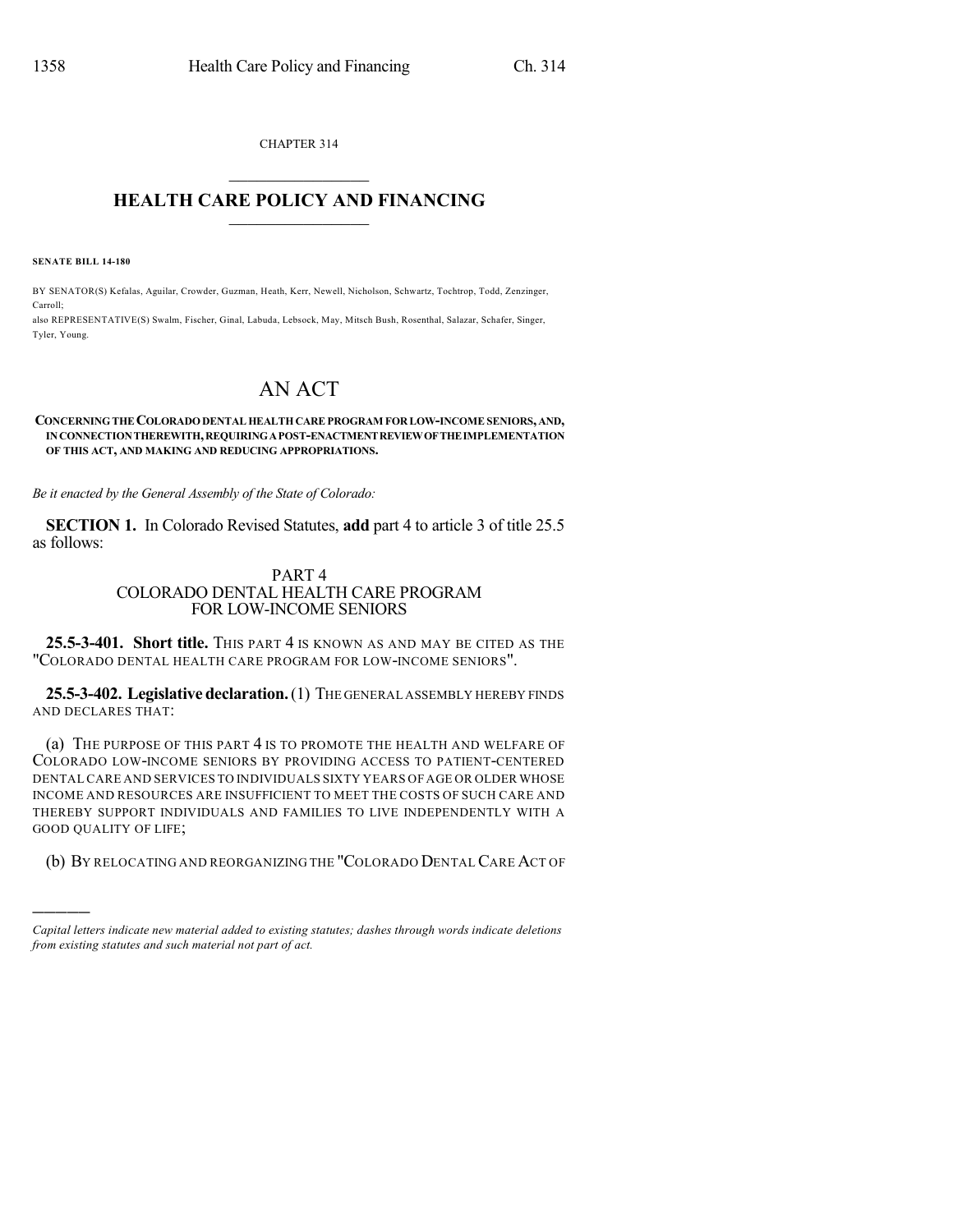1977", WHICH PROVIDED DENTAL SERVICES TO CERTAIN ELIGIBLE SENIORS, THE STATE DEPARTMENT CAN ALIGN THOSE DENTAL HEALTH CARE SERVICES WITH ADULT DENTAL BENEFITS PROVIDED THROUGH OTHER DENTAL HEALTH CARE PROGRAMS FOR SENIORS AND THEREBY TARGET THE RESOURCES EFFECTIVELY TO LOW-INCOME SENIORS WHO MAY NOT QUALIFY FOR THOSE PROGRAMS;

(c) THE STATE DEPARTMENT SHALL IMPLEMENT THIS PART 4 THROUGH COLLABORATION AMONG VARIOUS EXECUTIVE DEPARTMENTS, AGENCIES, AND POLITICAL SUBDIVISIONS OFTHE STATE;PRIVATE INDIVIDUALS;AND ORGANIZATIONS, INCLUDING BUT NOT LIMITED TO:

(I) THE LOCAL AREA AGENCIES ON AGING;

(II) COMMUNITY HEALTH CENTERS;

(III) SAFETY-NET CLINICS;

(IV) PRIVATE PRACTICE DENTAL PROVIDERS; AND

(V) FOUNDATIONS; AND

(d) THE STATE DEPARTMENT SHALL IMPLEMENT THIS PART 4 AS A GRANT PROGRAM THROUGHOUT ALL GEOGRAPHIC REGIONS OF THE STATE USING BEST PRACTICES AND EXPERIENCE FROM OTHER GRANT PROGRAMS OPERATED BY THE STATE DEPARTMENT TO PROVIDE MAXIMUM FLEXIBILITY TO SAFETY-NET AND PRIVATE-PRACTICE DENTAL PROVIDERS IN ORDER TO PROMOTE THE HEALTH AND WELFARE OF LOW-INCOME SENIORS.

**25.5-3-403. Definitions.** AS USED IN THIS PART 4, UNLESS THE CONTEXT OTHERWISE REQUIRES:

(1) "ADVISORY COMMITTEE" MEANS THE SENIOR DENTAL ADVISORY COMMITTEE CREATED IN SECTION 25.5-3-406.

(2) "COVERED DENTAL CARE SERVICES" ARE TO BE DEFINED BY RULES OF THE MEDICAL SERVICES BOARD PURSUANT TO SECTION 25.5-3-404AND INCLUDE BUT ARE NOT LIMITED TO DIAGNOSTIC, PREVENTATIVE, AND RESTORATIVE CARE.

(3) "DENTAL HEALTH CARE SERVICES GRANT" MEANS A GRANT AWARDED TO A QUALIFIED GRANTEE PURSUANT TO SECTION 25.5-3-404.

(4) "ELIGIBLE SENIOR" MEANS AN ADULT WHO IS SIXTY YEARS OF AGE OR OLDER AND WHO IS ECONOMICALLY DISADVANTAGED AS SPECIFIED BY RULE OF THE MEDICAL SERVICES BOARD.

(5) "PROGRAM" MEANS THE COLORADO DENTAL HEALTH CARE PROGRAM FOR LOW-INCOME SENIORS CREATED PURSUANT TO SECTION 25.5-3-404.

(6) "QUALIFIED GRANTEE" MEANS AN ENTITY THAT CAN DEMONSTRATE THAT IT CAN PROVIDE OR ARRANGE FOR THE PROVISION OF COMPREHENSIVE DENTAL AND ORAL CARE SERVICES AND MAY INCLUDE BUT IS NOT LIMITED TO: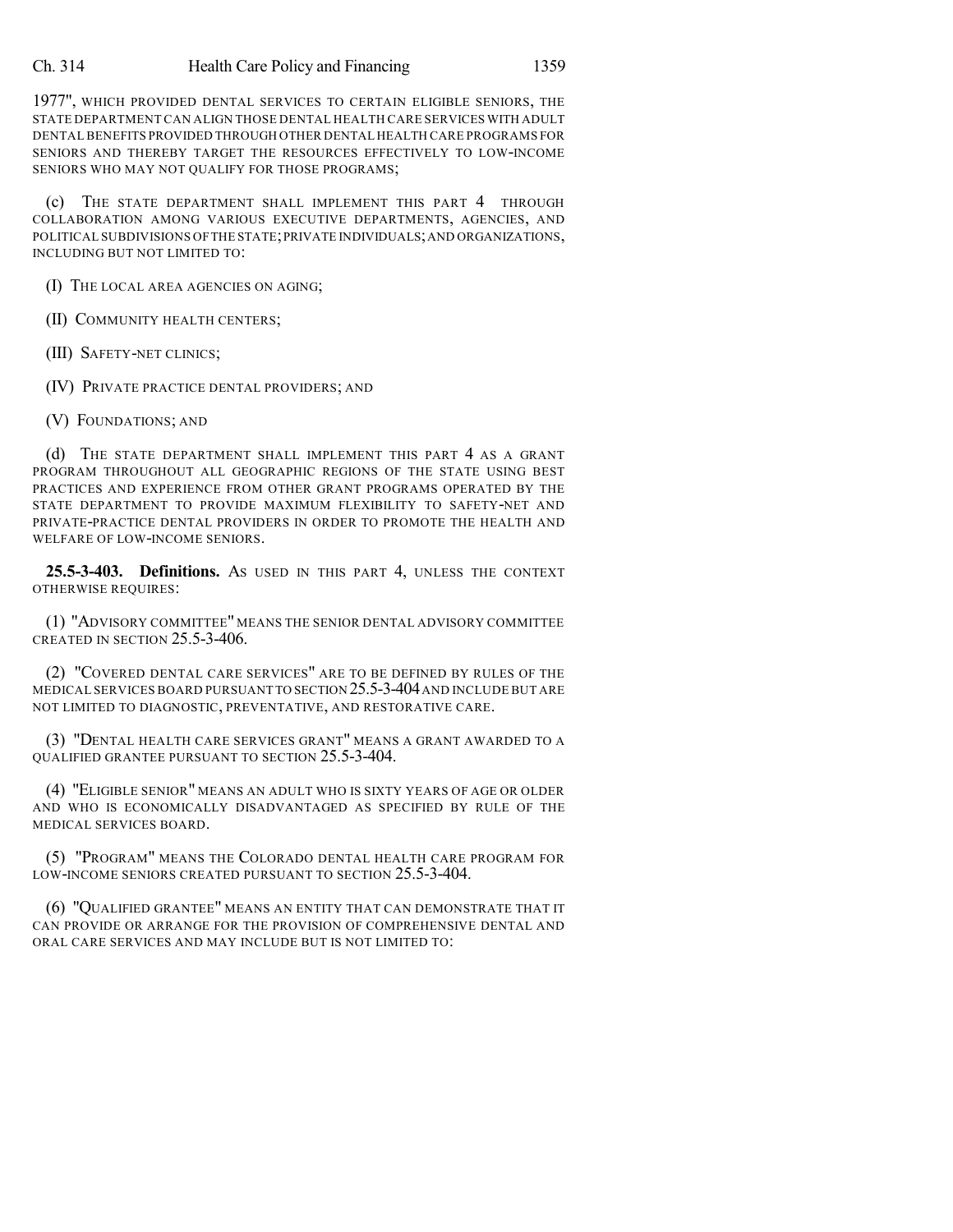(a) AN AREA AGENCY ON AGING, AS DEFINED IN SECTION 26-11-203, C.R.S.;

(b) A COMMUNITY-BASED ORGANIZATION OR FOUNDATION;

(c) A FEDERALLY QUALIFIED HEALTH CENTER, SAFETY-NET CLINIC, OR HEALTH DISTRICT;

(d) A LOCAL PUBLIC HEALTH AGENCY; OR

(e) A PRIVATE DENTAL PRACTICE.

(7) "QUALIFIED PROVIDER" MEANS ANY PERSON WHO IS LICENSED TO PRACTICE DENTISTRY IN COLORADO OR WHO EMPLOYS A DENTIST LICENSED IN COLORADO AND WHO IS WILLING TO ACCEPT REIMBURSEMENT FOR COVERED DENTAL SERVICES PURSUANT TO THIS PROGRAM.

**25.5-3-404. Colorado dental health care program for low-income seniors rules.** (1) (a) THERE IS CREATED IN THE STATE DEPARTMENT THE COLORADO DENTAL HEALTH CARE PROGRAM FOR LOW-INCOME SENIORS TO PROVIDE COVERED DENTAL CARE SERVICES FOR ELIGIBLE SENIORS WHO ARE NOT ELIGIBLE FOR DENTAL SERVICES UNDER MEDICAID, THE OLD AGE PENSION HEALTH AND MEDICAL CARE PROGRAM, OR PRIVATE INSURANCE.

(b) TO ENSURE THE CONTINUITY OF DENTAL HEALTH CARE TO LOW-INCOME SENIORS, THE STATE DEPARTMENT AND THE DEPARTMENT OF PUBLIC HEALTH AND ENVIRONMENT SHALL ENSURE THAT ANY INDIVIDUAL WHO MEETS, ON JUNE 30, 2014, THE ELIGIBILITY REQUIREMENTS FOR DENTAL SERVICES UNDER THE "COLORADO DENTAL CARE ACT OF 1977", ARTICLE 21 OF TITLE 25, C.R.S., PRIOR TO ITS REPEAL, REMAINS ELIGIBLE FOR DENTAL SERVICES AFTER JUNE 30, 2014, THROUGH THE "COLORADO DENTAL CARE ACT OF 1977", MEDICAID, THE OLD AGE PENSION HEALTH AND MEDICAL CARE FUND, OR THE PROGRAM.

(2) THE STATE DEPARTMENT SHALL:

(a) IN CONSULTATION WITH THE ADVISORY COMMITTEE, DEVELOP A GRANT APPLICATION UNDER THE PROGRAM CONSISTENT WITH RULES OF THE MEDICAL SERVICES BOARD;

(b) ACCEPT APPLICATIONS FOR DENTAL HEALTH CARE SERVICES GRANTS FROM ANY QUALIFIED GRANTEE;

(c) ON AND AFTER JULY 1,2015,AWARD DENTAL HEALTH CARE SERVICES GRANTS TO QUALIFIED GRANTEES TO PROVIDE COVERED DENTAL CARE SERVICES TO ELIGIBLE SENIORS;

(d) PAY DENTAL HEALTH CARE SERVICES GRANTS WITHIN THIRTY DAYS AFTER APPROVAL BY THE STATE DEPARTMENT;

(e) ENSURE THAT ALL ELIGIBLE SENIORS HAVE ACCESS TO SERVICES THROUGH THE PROGRAM; AND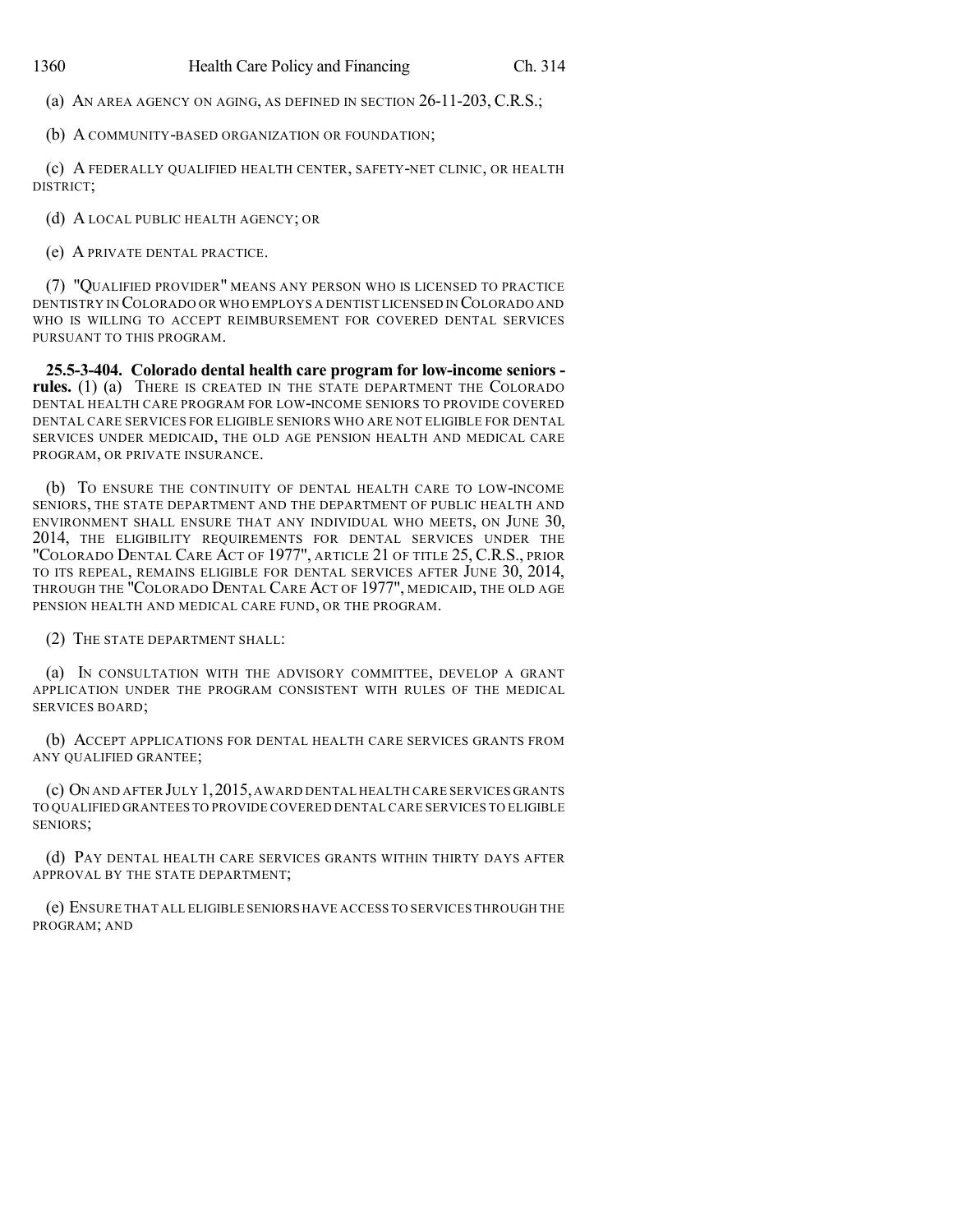(f) CONSIDER GEOGRAPHIC DISTRIBUTION OF FUNDS AMONG URBAN AND RURAL AREAS IN THE STATE WHEN MAKING FUNDING DECISIONS.

(3) (a) QUALIFIED GRANTEES SHALL:

(I) SUBMIT AN APPLICATION FOR A DENTAL HEALTH CARE SERVICES GRANT TO THE STATE DEPARTMENT ON THE FORM DEVELOPED BY THE STATE DEPARTMENT;

(II) PROVIDE OUTREACH TO TARGETED ELIGIBLE SENIORS AND DENTAL CARE PROVIDERS;

(III) IDENTIFY ELIGIBLE SENIORS AND QUALIFIED PROVIDERS;

(IV) DEMONSTRATE COLLABORATION WITH COMMUNITY ORGANIZATIONS;

(V) ENSURE THAT ELIGIBLE SENIORS RECEIVE COVERED DENTAL CARE SERVICES EFFICIENTLY WITHOUT DUPLICATION OF SERVICES;

(VI) MAINTAIN RECORDS OF ELIGIBLE SENIORS SERVED, DENTAL CARE SERVICES PROVIDED, AND MONEYS SPENT FOR A MINIMUM OF SIX YEARS; AND

(VII) DISTRIBUTE GRANT FUNDS TO QUALIFIED PROVIDERS IN THEIR SERVICE AREA OR DIRECTLY PROVIDE COVERED DENTAL CARE SERVICES TO ELIGIBLE SENIORS IN THEIR SERVICE AREA.

(b) AQUALIFIED GRANTEE MAY EXPEND NO MORE THAN SEVEN PERCENT OF THE AMOUNT OF ITS GRANT FOR ADMINISTRATIVE PURPOSES.

(c) A QUALIFIED GRANTEE MAY ALSO BE A QUALIFIED PROVIDER IF THE PERSON MEETS THE QUALIFICATIONS OF A QUALIFIED PROVIDER.

(4) FOLLOWING RECOMMENDATIONS OF THE STATE DEPARTMENT AND THE ADVISORY COMMITTEE, THE MEDICAL SERVICES BOARD SHALL ADOPT RULES PURSUANT TO SECTION 24-4-103, C.R.S., GOVERNING THE PROGRAM, INCLUDING BUT NOT LIMITED TO:

(a) A DEFINITION OF "ECONOMICALLY DISADVANTAGED" FOR PURPOSES OF ELIGIBILITY;

(b) A DESCRIPTION OF DENTAL SERVICES THAT MAY BE PROVIDED TO ELIGIBLE SENIORS UNDER THE PROGRAM; EXCEPT THAT SUCH SERVICES MUST INCLUDE BUT NOT BE LIMITED TO ORAL EXAMINATION, DIAGNOSIS, TREATMENT PLANNING, EMERGENCY TREATMENT, PROPHYLAXIS, X RAYS, PARTIAL AND FULL DENTURES, REPLACEMENT OR REPAIR OF PERMANENT TEETH, REMOVAL OF PERMANENT TEETH, FILLINGS, PERIODONTAL TREATMENT, AND SOFT TISSUE TREATMENT;

(c) WHETHER TO REQUIRE ELIGIBLE SENIORS TO MAKE A CO-PAYMENT AND, IF SO, THE CIRCUMSTANCES AND AMOUNT OF THE CO-PAYMENT;

(d) ADISTRIBUTION FORMULA FOR THE AVAILABILITY OF MONEYS TO EACH AREA OF THE STATE; AND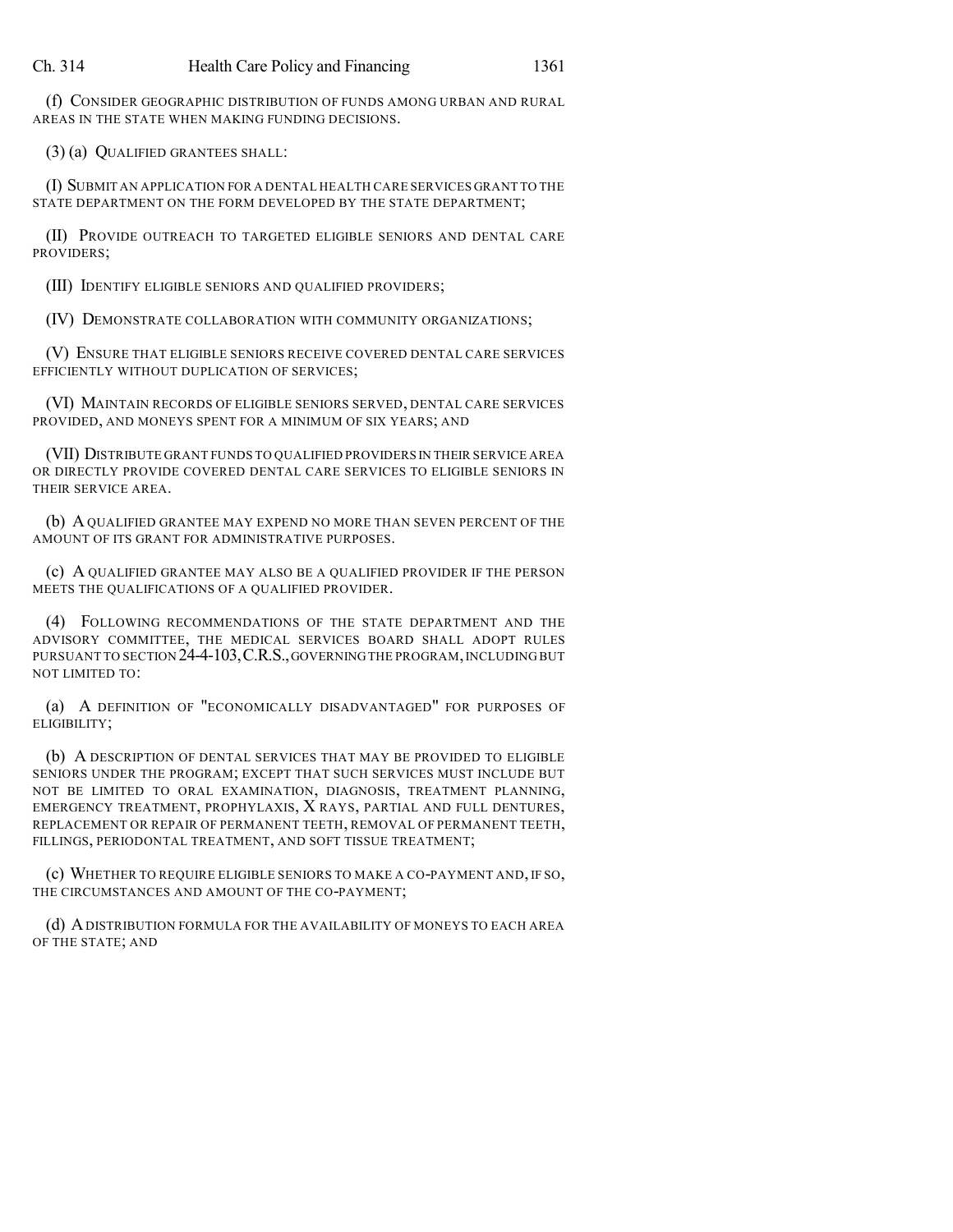(e) PROCEDURES, CRITERIA, AND STANDARDS FOR AWARDING DENTAL HEALTH CARE SERVICES GRANTS.

**25.5-3-405. Program reporting.** (1) ON OR BEFORE SEPTEMBER 1, 2015, AND EACH SEPTEMBER 1 THEREAFTER, EACH QUALIFIED GRANTEE RECEIVING A DENTAL HEALTH CARE SERVICES GRANT SHALL REPORT TO THE STATE DEPARTMENT CONCERNING THE NUMBER OF ELIGIBLE SENIORS SERVED,THE TYPES OF DENTAL AND ORAL HEALTH SERVICES PROVIDED, AND ANY OTHER INFORMATION DEEMED RELEVANT BY THE STATE DEPARTMENT.

(2) ON OR BEFORE NOVEMBER 1, 2016, AND EACH NOVEMBER 1 THEREAFTER, THE STATE DEPARTMENT SHALL SUBMIT A REPORT TO THE JOINT BUDGET COMMITTEE OF THE GENERAL ASSEMBLY AND TO THE HEALTH AND HUMAN SERVICES COMMITTEE OF THE SENATE AND THE PUBLIC HEALTH CARE AND HUMAN SERVICES COMMITTEE OF THE HOUSE OF REPRESENTATIVES, OR ANY SUCCESSOR COMMITTEES, ON THE OPERATION AND EFFECTIVENESS OF THE PROGRAM, INCLUDING AN ITEMIZATION OF THE DEPARTMENT'S ADMINISTRATIVE EXPENDITURES IN IMPLEMENTING AND ADMINISTERING THE PROGRAM AND ANY RECOMMENDATIONS FOR LEGISLATIVE CHANGES TO THE PROGRAM.

**25.5-3-406. Senior dental advisory committee - creation - duties - repeal.** (1) (a) THERE IS CREATED IN THE STATE DEPARTMENT A SENIOR DENTAL ADVISORY COMMITTEE COMPRISED OF ELEVEN MEMBERS APPOINTED BY THE EXECUTIVE DIRECTOR AS FOLLOWS:

(I) A MEMBER REPRESENTING THE STATE DEPARTMENT;

(II) A DENTIST IN PRIVATE PRACTICE PROVIDING DENTAL CARE TO THE SENIOR POPULATION WHO REPRESENTS A STATEWIDE ORGANIZATION OF DENTISTS;

(III) A DENTAL HYGIENIST PROVIDING DENTAL CARE TO SENIORS;

(IV) A REPRESENTATIVE OF EITHER AN AGENCY THAT COORDINATES SERVICES FOR LOW-INCOME SENIORS OR THE OFFICE IN THE DEPARTMENT OF HUMAN SERVICES RESPONSIBLE FOR OVERSEEING SERVICES TO THE ELDERLY;

(V) A REPRESENTATIVE OF AN ORGANIZATION OF COLORADO COMMUNITY HEALTH CENTERS, AS DEFINED IN THE FEDERAL "PUBLIC HEALTH SERVICE ACT", 42 U.S.C. SEC. 254b;

(VI) A REPRESENTATIVE OF AN ORGANIZATION OF SAFETY-NET HEALTH PROVIDERS THAT ARE NOT COMMUNITY HEALTH CENTERS;

(VII) AREPRESENTATIVE OF THE UNIVERSITY OF COLORADO SCHOOL OF DENTAL MEDICINE;

(VIII) TWO CONSUMER ADVOCATES;

(IX) A SENIOR WHO IS ELIGIBLE FOR SERVICES UNDER THE PROGRAM; AND

(X) AREPRESENTATIVE OF A FOUNDATION WITH EXPERIENCE IN MAKING DENTAL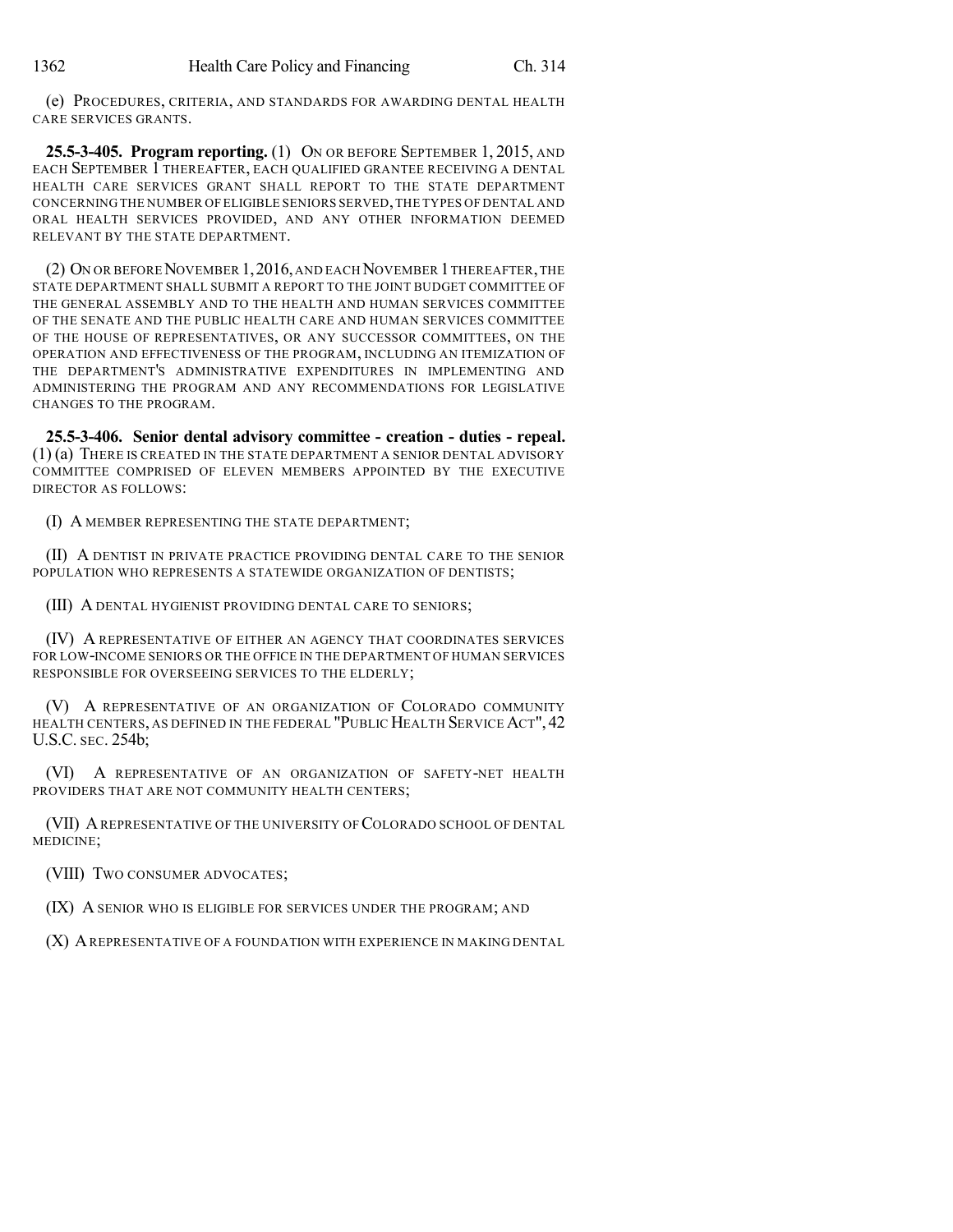#### CARE GRANTS.

(b) MEMBERS OF THE COMMITTEE SHALL SERVE THREE-YEAR TERMS. OF THE MEMBERS INITIALLY APPOINTED TO THE ADVISORY COMMITTEE, THE EXECUTIVE DIRECTOR SHALL APPOINT SIX FOR TWO-YEAR TERMS AND FIVE FOR THREE-YEAR TERMS. IN THE EVENT OF A VACANCY ON THE ADVISORY COMMITTEE, THE EXECUTIVE DIRECTOR SHALL APPOINT A SUCCESSOR TO FILL THE UNEXPIRED PORTION OF THE TERM OF SUCH MEMBER.

(c) (I) THE EXECUTIVE DIRECTOR SHALL DESIGNATE A MEMBER TO SERVE AS THE CHAIR OF THE ADVISORY COMMITTEE. THE ADVISORY COMMITTEE SHALL MEET AS NECESSARY AT THE CALL OF THE CHAIR.

(II) MEMBERS OF THE ADVISORY COMMITTEE SERVE WITHOUT COMPENSATION OR REIMBURSEMENT OF EXPENSES.

(III) PURSUANT TO SECTION 24-18-108.5, C.R.S., A MEMBER OF THE ADVISORY COMMITTEE SHALL NOT PERFORM AN OFFICIAL ACT THAT MAY HAVE A DIRECT ECONOMIC BENEFIT ON A BUSINESS OR OTHER UNDERTAKING IN WHICH THE MEMBER HAS A DIRECT OR SUBSTANTIAL FINANCIAL INTEREST.

(d) (I) FOR THE INITIAL APPOINTMENTS, THE EXECUTIVE DIRECTOR SHALL CONSIDER APPOINTING MEMBERS WHO SERVED ON THE DENTAL ADVISORY COMMITTEE ESTABLISHED PURSUANT TO SECTION 25-21-107.5,C.R.S., PRIOR TO ITS REPEAL.

(II) THIS PARAGRAPH (d) IS REPEALED, EFFECTIVE JULY 1, 2016.

(e) THE STATE DEPARTMENT SHALL PROVIDE STAFFASSISTANCE TO THE ADVISORY COMMITTEE.

(2) THE ADVISORY COMMITTEE SHALL:

(a) ADVISE THE STATE DEPARTMENT ON THE OPERATION OF THE PROGRAM;

(b) MAKE RECOMMENDATIONS TO THE MEDICAL SERVICES BOARD REGARDING RULES TO BE PROMULGATED PURSUANT TO SECTION 25.5-3-304,INCLUDING BUT NOT LIMITED TO:

(I) DEFINING COVERED DENTAL CARE SERVICES;

(II) WHETHER TO REQUIRE ELIGIBLE SENIORS TO MAKE A CO-PAYMENT AND, IF SO, THE CIRCUMSTANCES AND AMOUNT OF THE CO-PAYMENT;

(III) THE DISTRIBUTION FORMULA FOR THE AVAILABILITY OF FUNDS TO EACH AREA OF THE STATE;

(IV) DENTAL HEALTH CARE SERVICES GRANT PROCEDURES, CRITERIA, AND STANDARDS,INCLUDING PREFERENCE FOR QUALIFIED GRANTEES WHO DEMONSTRATE COLLABORATION WITH COMMUNITY ORGANIZATIONS SUCH AS A LOCAL AREA AGENCY ON AGING; AND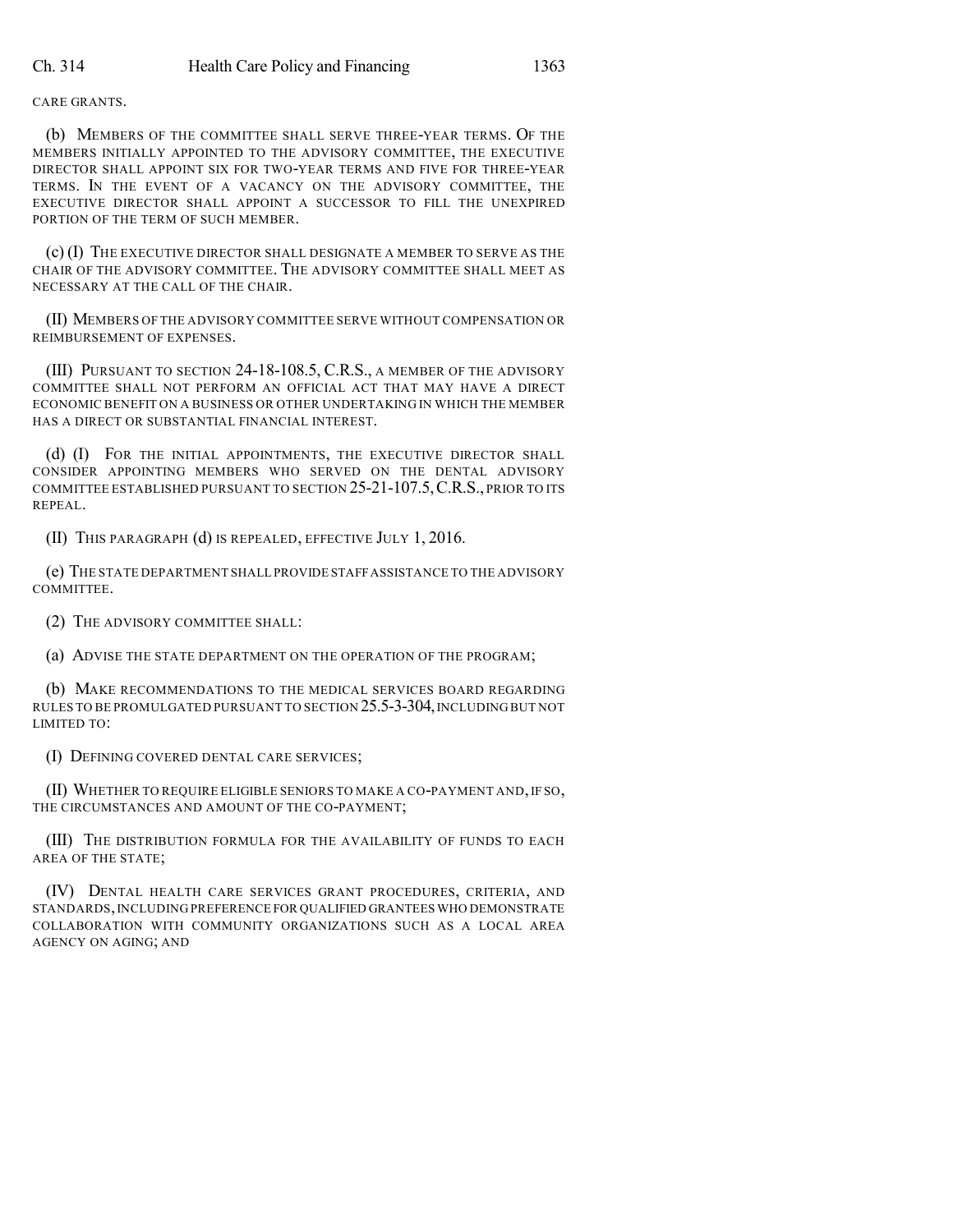(V) A MAXIMUM AMOUNT PER PROCEDURE THAT CAN BE SPENT BY QUALIFIED GRANTEES AND QUALIFIED PROVIDERS THAT SHALL NOT BE LESS THAN THE REIMBURSEMENT SCHEDULE ADOPTED BY THE STATE BOARD OF HEALTH PURSUANT TO SECTION 25-21-105, C.R.S., PRIOR TO ITS REPEAL.

(3) (a) THIS SECTION IS REPEALED, EFFECTIVE SEPTEMBER 1, 2024.

(b) PRIOR TO SAID REPEAL, THE ADVISORY COMMITTEE MUST BE REVIEWED AS PROVIDED FOR IN SECTION 2-3-1203, C.R.S.

**SECTION 2.** In Colorado Revised Statutes, 25-21-103, **amend** (3) (b) (II); and **add** (3) (c) as follows:

**25-21-103. Definitions.** As used in this article, unless the context otherwise requires:

(3) "Eligible senior" means an adult who:

(b) (II) Is eligible for medical assistance pursuant to section 25.5-5-101 (1) (l), C.R.S., but is not eligible for long-term care services pursuant to article 6 of title 25.5, C.R.S.; AND

(c) ON AND AFTER JULY 1, 2014, NOTWITHSTANDING ANY RULE ON ELIGIBILITY PROMULGATED BY THE STATE BOARD OF HEALTH AS OF THE EFFECTIVE DATE OF THIS PARAGRAPH (c), IS NOT ELIGIBLE FOR DENTAL SERVICES UNDER MEDICAID OR THE OLD AGE PENSION HEALTH AND MEDICAL PROGRAM.

**SECTION 3.** In Colorado Revised Statutes, 25-21-104, **add** (4) as follows:

**25-21-104. Dental assistance programfor seniors.**(4)(a) FOR SERVICES TO BE PERFORMED AFTER JUNE 30, 2014, THE QUALIFIED GRANTEE SHALL ENCOURAGE THE ELIGIBLE SENIOR TO APPLY FOR DENTAL AND ORAL HEALTH COVERAGE THROUGH THE MEDICAID OR THE OLD AGE PENSION HEALTH AND MEDICAL CARE FUND.

(b) IF AN ELIGIBLE SENIOR DOES NOT QUALIFY FOR DENTAL AND ORAL HEALTH COVERAGE THROUGH THESE PROGRAMS, THE QUALIFIED GRANTEE MAY CONTINUE TO PROVIDE SERVICES UNDER THIS ARTICLE; EXCEPT THAT, AFTER JUNE 30, 2015, SERVICES MAY BE PROVIDED ONLY TO THE EXTENT THAT THE SERVICES WERE PART OF A TREATMENT PLAN ESTABLISHED PRIOR TO JUNE 30, 2015.

**SECTION 4.** In Colorado Revised Statutes, **add** 25-21-109 as follows:

**25-21-109. Repeal of article.** THIS ARTICLE IS REPEALED, EFFECTIVE JANUARY 1, 2016.

**SECTION 5.** In Colorado Revised Statutes, 2-3-1203, add (3)(kk, 5) as follows:

**2-3-1203. Sunset review of advisory committees.** (3) The following dates are the dates for which the statutory authorization for the designated advisory committees is scheduled for repeal: